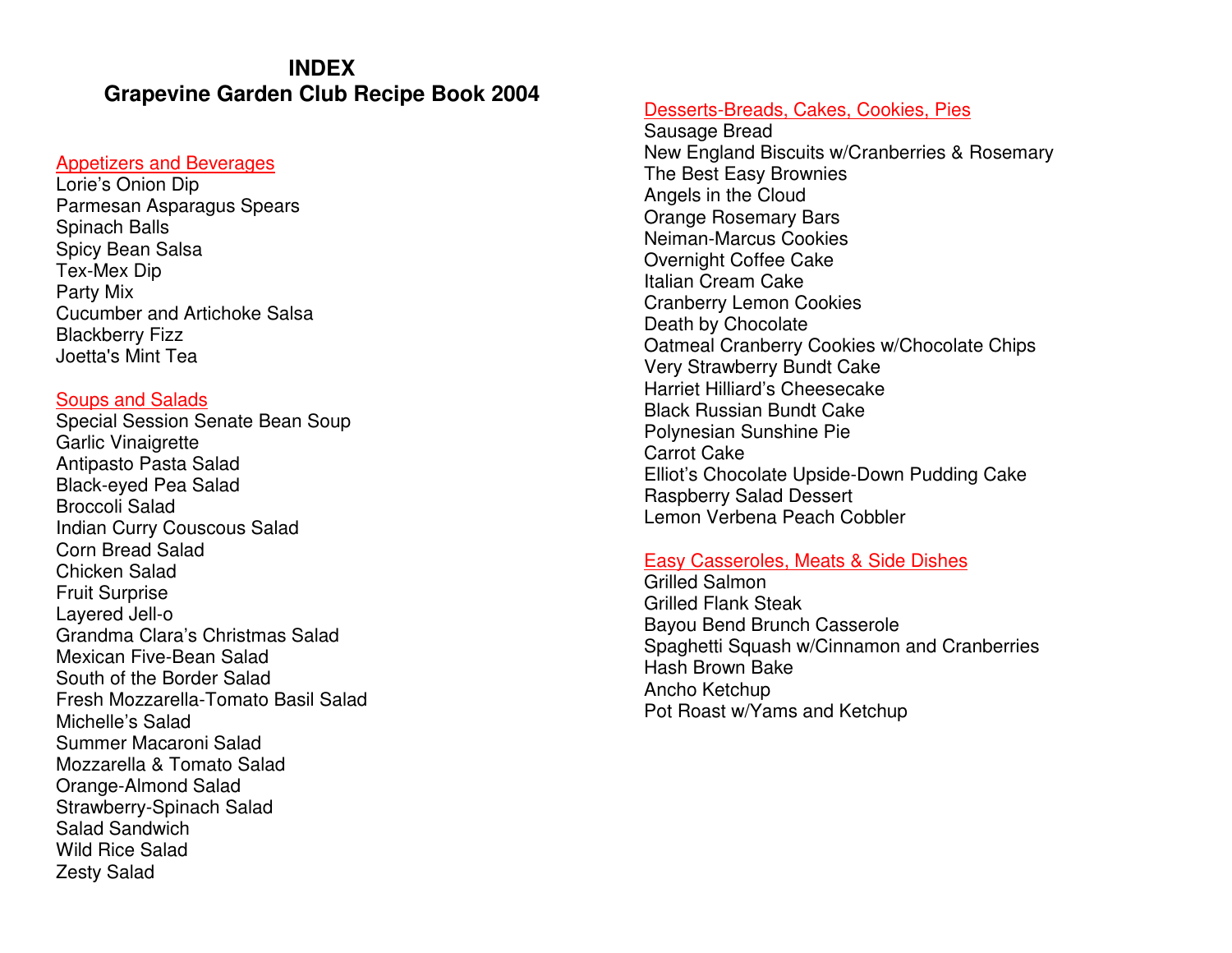OUT OF THE GARDEN . . .

AND INTO THE KITCHEN

MORE GREAT RECIPES FROM YOUR GARDENING FRIENDS

APPETIZERS & BEVERAGES

SOUPS AND SALADS

DESSERTS—BREADS, CAKES, COOKIES, PIES

December, 2004

EASY CASSEROLES, MEATS & SIDE **DISHES**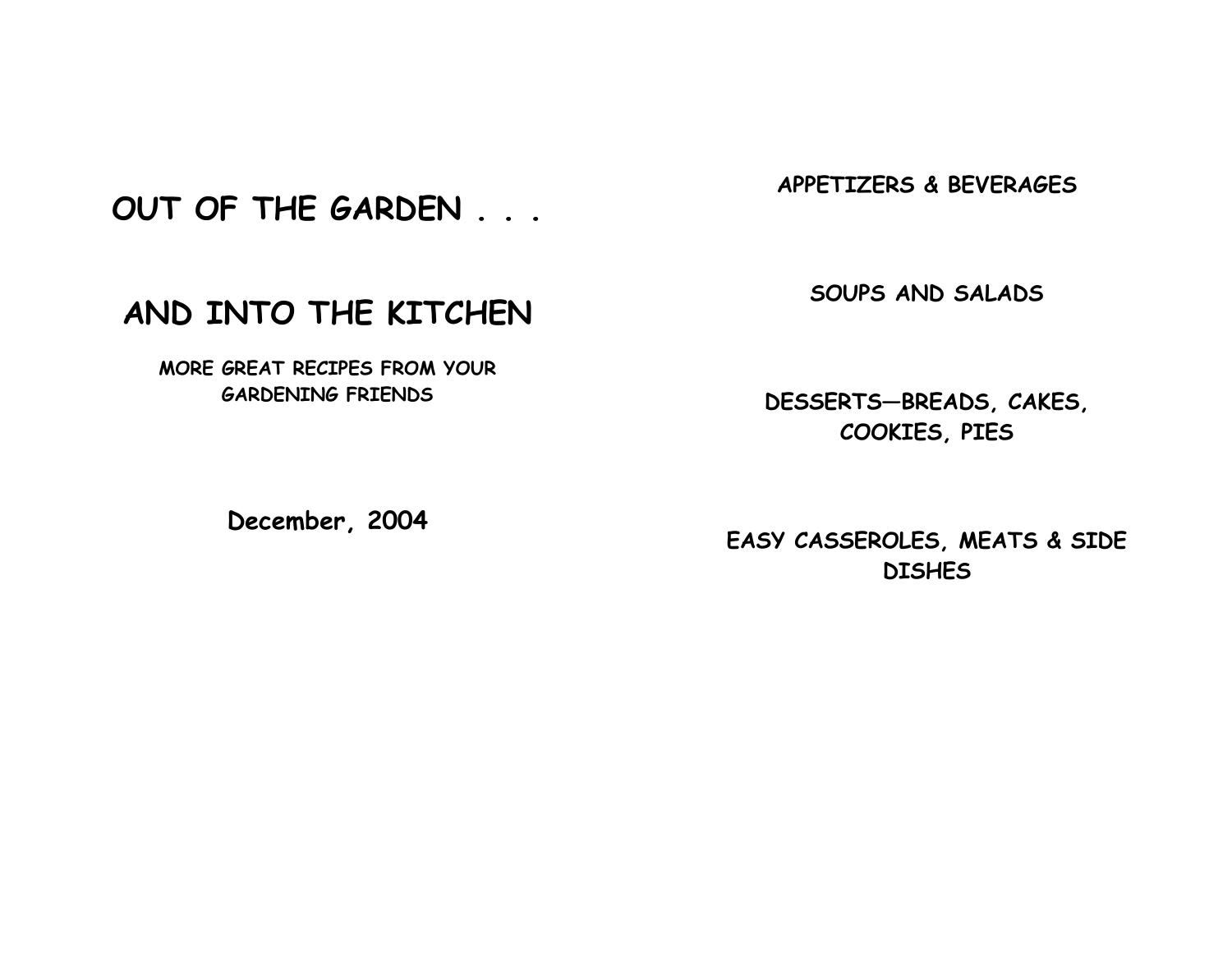# APPETIZERS & BEVERAGES

# **LORIE'S ONION DIP**

Tammy Nicodimus \*When I brought this to a fall meeting, the recipe was much requested!

3 blocks/boxes cream cheese 3 cups shredded parmesan cheese

1 cup mayonnaise

1 small bag frozen diced onions

Let cream cheese soften at room temperature. Defrost onions in microwave. Drain & set aside. Mix cream cheese & mayo until creamy. Add parmesan cheese & onions, and mix well. Spread in (approx. 9x12) casserole dish (a spray of Crisco helps with cleanup!). Bake at 350 degrees for 15 minutes, remove to stir, then return for 15 minutes more. Serve warm with Fritos, melba toast, raw veggies, or whatever you like.

# **PARMESAN ASPARAGUS SPEARS**

Shari Stanfield

1 T balsamic vinegar

1 tsp. olive oil

1 tsp. Dijon mustard

2 1/2 lb. fresh asparagus spears (slice off lower stems)

2 T grated or shaved parmesan cheese

Stir together vinegar, oil, and mustard in a large bowl. Set aside while cooking asparagus (in microwave) Whether you use the microwave or boiling water, **DON'T OVERCOOK**

 Toss gently until spears are evenly coated Place on serving plate and sprinkle evenly with cheese. I like them hot or cold. Sometimes I don't use the cheese. It's better the second day cold and LOW CALORIE.

# **SPINACH BALLS**

Jimmie Nell Cook

2 boxes chopped frozen spinach, thawed 2 cups herb dressing stuffing 1 stick melted butter ½ cup parmesan cheese, finely grated 1 onion chopped fine 1 T garlic salt 1 tsp. thyme 1 tsp. black pepper 6 eggs beaten until foamy

Drain spinach completely. Combine well-drained spinach and other ingredients in order given. Let stand and shape into 1inch balls. Bake 15-20 min. at 375 on well-greased pan.

# **SPICY BEAN SALSA**

Serve with tortilla chips. Very addicting. Makes 4 cups

- 1 (15-oz.) can blackeye peas
- 1 (15 oz.) can black beans, rinsed & drained
- 1 (15-oz.) can while kernel corn, drained

½ cup chopped onion

- ½ cup chopped green bell pepper
- 1 (4-oz) can diced jalapeno peppers
- 1 (14.5-oz.) can diced tomatoes, drained
- 1 cup Italian-style salad dressing

 $\frac{1}{2}$  tsp. garlic salt

In a medium bowl, combine blackeye peas, black beans, corn, onion, green bell pepper, jalapeno peppers and tomatoes. Season with Italian-style salad dressing and garlic salt. Mix well. Cover and refrigerate overnight to blend flavors.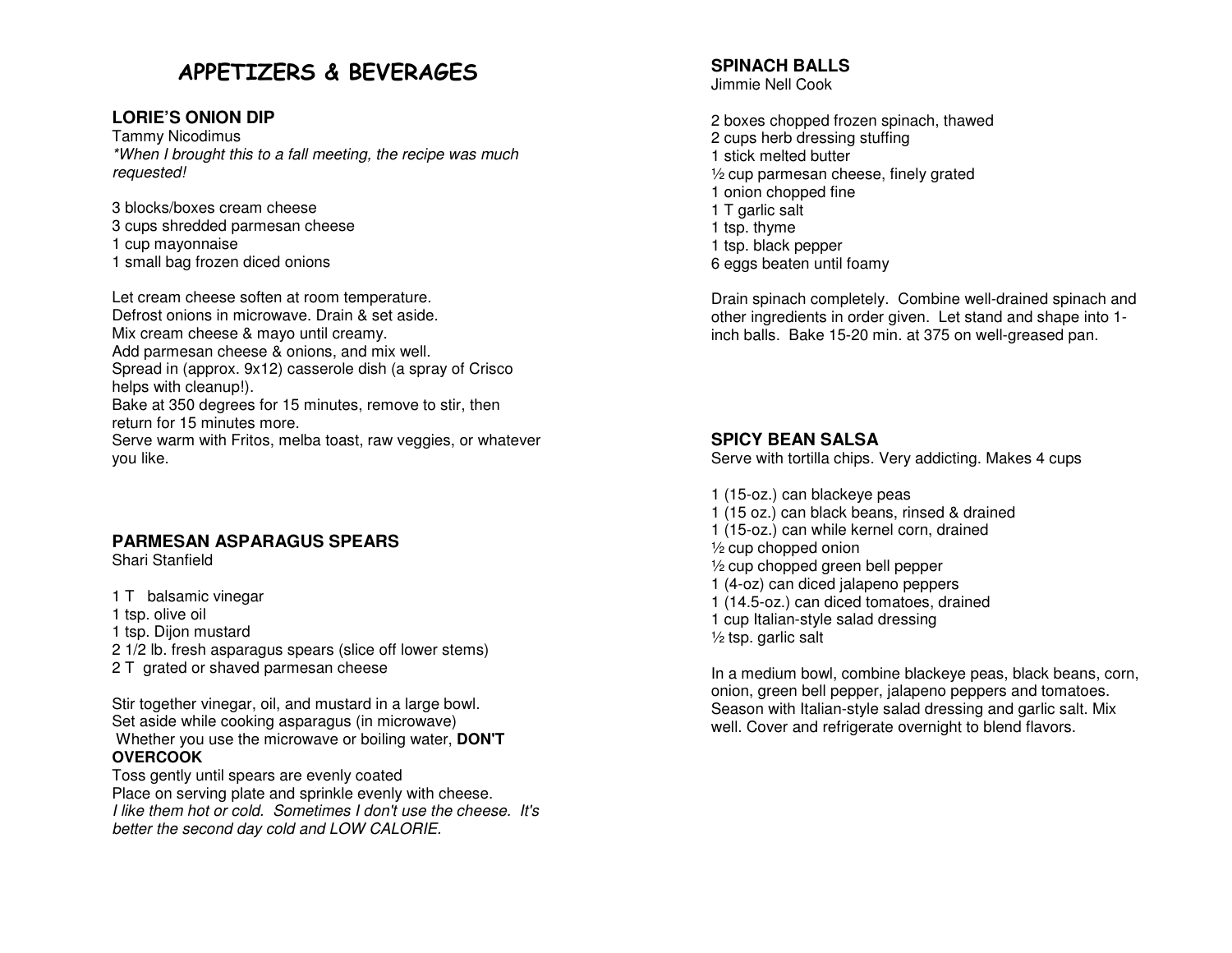**TEX-MEX DIP** (Garden Tour - October 2004) Joetta King

3 medium-sized ripe avocados 2 T fresh lemon juice  $\frac{1}{2}$  tsp. salt ¼ tsp. pepper 1 cup light sour cream ½ cup Miracle Whip 1 pkg. mild taco seasoning mix 2 cans plain bean dip (Frito) (10 oz each) I bunch green onions with tops (chopped) OPTIONAL: - not used Oct. '04 3 medium-sized tomatoes chopped (about 2 cups) (May wish to remove seeds. Drain juice from choppedtomatoes) 1 large can pitted ripe olives - drained and coarsely chopped Shred 8oz Kraft sharp cheddar cheese 2% milk Large tortilla chips

1. Peel, pit and mash avocados with lemon juice, salt & pepper.

- 2. Combine sour cream, miracle whip and taco seasoning
- 3. To assemble:
	- Spread bean dip on a large serving platter (14" round is a good size)
	- Top with seasoned avocado mixture
	- Spread layer of sour cream/miracle/taco mixture over avocado layer
	- Sprinkle with chopped onions (OPTIONAL) and chopped olives
	- Cover with shredded cheese
	- Add chopped tomatoes just before serving
	- Serve chilled

Time flies, but remember—you are the navigator.

#### **PARTY MIX** Val Reed

½ cup butter, melted 2 tsp. Worcestershire sauce 1 tsp. hot sauce 1 ½ tsp. garlic salt 6 cups corn and rice cereal 2 cups toasted oat cereal 1 cup mixed nuts 1 cup pretzel sticks

Stir together first 4 ingredients in a roasting pan. Add cereals, nuts, and pretzels, stirring to coat. Bake mixture at 200 for 1 hour, stirring every 15 minutes. Cool. Yield: 10 cups

# **CUCUMBER AND ARTICHOKE SALSA**

Suzie Agnew

2 med cucumbers, peeled 1/2 teaspoon salt 2 teaspoons shallots, minced 2-3 serrano peppers, chopped 1/2 cup red onion, finely chopped 1 1/2 teaspoon whole mustard seeds 2 tablespoons white wine vinegar 1/2 teaspoons sugar 12 ounce jar marinated artichoke hearts, drained and chopped 3 tablespoons fresh dill, chopped 1 tablespoon fresh mint or salad burnett (I used salad burnett) 2 teaspoons olive oil (optional)

Cut the cucumbers in half lengthwise and scoop out the seeds with a spoon. Chop cucumber halves into  $1/4$  inch cubes; sprinkle with salt. Place cubes in a colander and allow to drain for 10 minutes to remove any bitterness and excess moisture. Mix the shallots, serranos, red onions and artichoke hearts together in a bowl and add the cucumbers. Add mustard seeds, sugar, vinegar and oil. Toss with the fresh herbs and allow to chill for at least an hour before serving. Serve with tortilla chips or baked pita chips.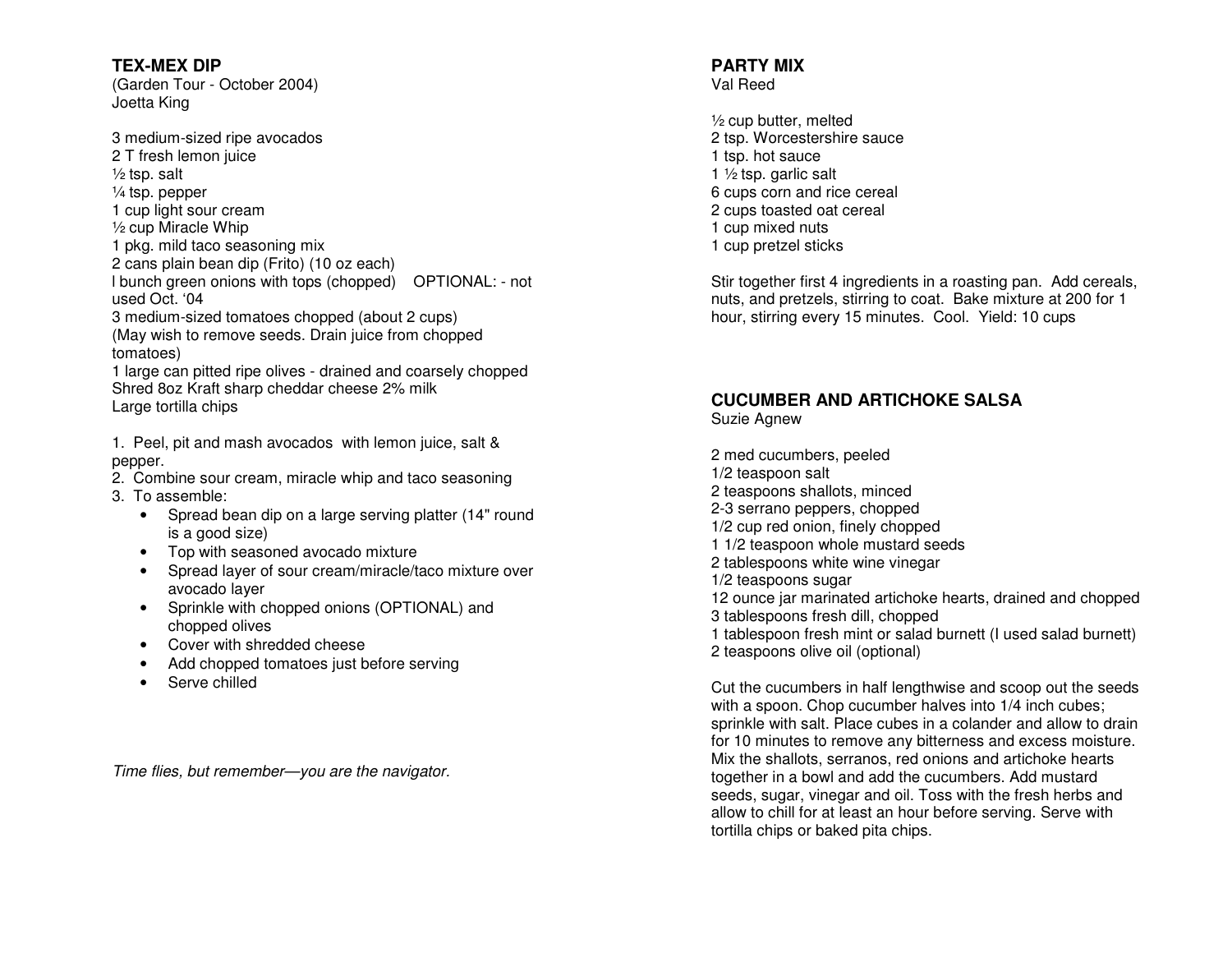## **BLACKBERRY FIZZ**

Barb Munn

3 quarts fresh or frozen blackberries 4 cups water 3 cups sugar 1 T whole cloves 1 T whole allspice 2 cinnamon sticks, broken 2 bottles (2 liters) Sprite

Crush blackberries in large kettle. Add water and bring to a boil. Reduce heat to medium and cook for 10 minutes. Strain through a jelly bag (or colander) reserving juice and discarding pulp. Add water to juice, if necessary, to equal 2 quarts. Pour into large kettle. Slowly stir in sugar until dissolved. Place spices in a cheesecloth bag; add to juice. Simmer, uncovered, for 30 minutes. Bring to a boil; remove spice bag and discard. Let cool. To serve, mix two parts Sprite to one part concentrate.

Yield: 4 pints concentrate. See, wasn't that easy??

(PS: Several members requested this recipe after a meeting at my home. I forgot to tell them that they had to plant blackberry bushes three years in advance!)

## **JOETTA'S MINT TEA**

 (Garden Tour - October, 2004) Joetta King

2 Family-size Luzianne tea bags 2 quarts water A few mint sprigs

Bring fresh, cold water to boil; drop in tea bags and fresh mint sprigs; steep 5 minutes; remove tea bags and mint sprigs To sweeten, add 1 1/3 cups sugar (add to hot tea mixture). Stir until sugar is dissolved and let cool.

#### Add:

 2 cups fresh lemon juice 3/4 cup Tropicana orange juice, some pulp 2 cups ginger ale Juices tend to settle to bottom so stir before pouring. Makes about 3 quarts. (4x recipe makes 3 gallons of tea.)

# SOUPS AND SALADS

## **SPECIAL SESSION SENATE BEAN SOUP**

(Known to generate a lot of gas) Barbara Atkins

8 oz. turkey smoked sausage, cut into 1/2-inch slices 1 cup chopped onion 1 cup minced celery 2 tsp. minced garlic 1 T vegetable oil 1 1/2 quarts reduced-fat chicken broth (about 4 cans) (Omit the potatoes and be safe on low-carb diet) 2 cups cubed sweet potatoes, peeled 2 cups peeled, cubed baking potato 1 can (15 oz) navy beans 1 can (15 oz) black beans 1 can stewed tomatoes (optional) 3/4 tsp. dried thyme leaves 1 bay leaf salt/pepper to taste

Saute' onion, garlic, celery and turkey sausage in oil 5 to 8 min. Add remaining ingredients and simmer at least one hour or until potatoes are tender.

#### **GARLIC VINAIGRETTE**

Suzie Agnew

½ cup cider vinegar ¼ cup good grainy Dijon mustard 4-6 cloves garlic, peeled ½ teaspoon salt 5-6 solid grinds of black pepper 3-4 good-sized leaves fresh basil 1 cup extra virgin cold-pressed olive oil

Combine the vinegar, mustard, garlic, salt and pepper in food processor. Start machine and, with motor still running, gradually drizzle in the oil.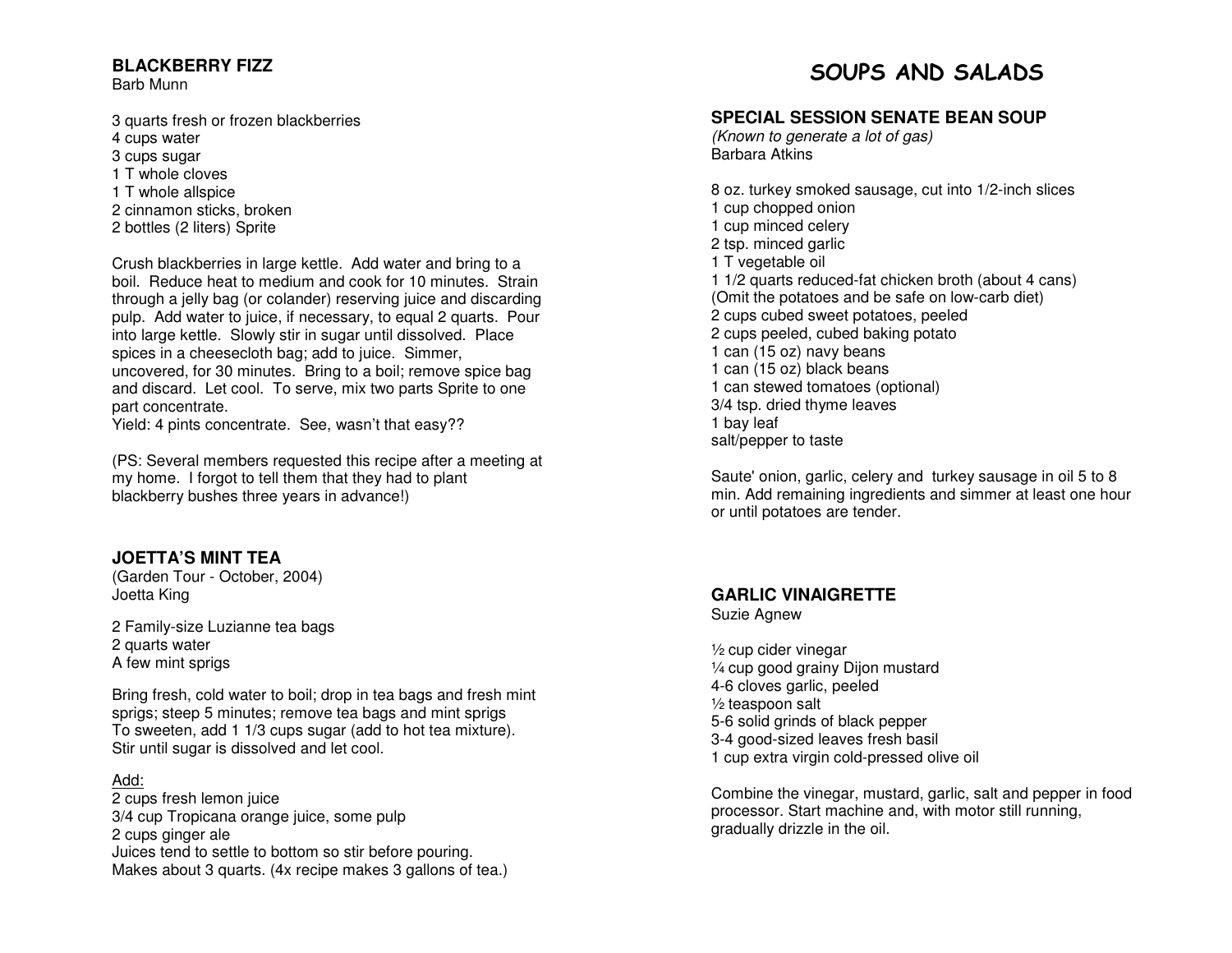# **ANTIPASTO PASTA SALAD**

Joetta King

3 cups (8 oz.) pasta sea shells, uncooked 1 ½ cups cherry tomatoes, halved 1 ¼ cups (1/2 lb.) cubed provolone cheese 1 ¼ cups (1/2 lb.) cubed ham or salami ¾ cup (6 oz.) pitted ripe olives, drained ¾ cup green (and/or red/yellow) pepper strips ¼ cup (2 oz. jar) sliced pimiento, drained 1 cup (8 oz. bottle) Italian salad dressing May wish to add a few chopped green onions

Cook pasta according to package directions; drain. Rinse with cold water to cool quickly; drain well. In large bowl, toss cooled pasta with remaining ingredients until well blended.

 Cover, refrigerate to blend flavors, stirring occasionally. Makes 6 to 8 servings.

# **BLACK-EYED PEA SALAD**

Margaret Wood

2 cans black-eyed peas (with jalapenos), drained 1/2 yellow bell pepper, chopped 1/2 red bell pepper, chopped 2 avocados, peeled, chunked, and stirred in lemon juice 1 red medium onion, chopped 1 medium tomato, chopped 1/2 cup green onion stems, chopped

Fold all ingredients together in a large bowl and pour 1 small bottle of Catalina French Dressing (red) over all. Enjoy!

# **BROCCOLI SALAD**

Barbara Atkins

3 cups broccoli, cut in bite-sized pieces 1 red onion, chopped (3/4 cup) 6-8 slices bacon, fried and chopped  $\frac{1}{2}$  cup raisins ½ cup chopped pecans 1 cup mayonnaise 2 T red cider vinegar ¼ cup sugar

Combine broccoli, onion, bacon, raisins and pecans. Set aside. Combine mayo, vinegar and sugar. Mix well and pour over salad. Mix well. Serve chilled. Additional ingredients (optional) 1 cup grated cheddar cheese Roasted sunflower seeds or pecans or ½ cup sliveredalmonds toasted. Can substitute Splenda for sugar

# **INDIAN CURRY COUSCOUS SALAD**

Joyce Quam

1 cup water 2/3 cup couscous ¼ cup extra virgin olive oil 3 T fresh lemon juice 1 1/3 c. frozen veggies, thawed 2 ½ T mild curry powder 1 clove garlic, crushed 1 can (15 oz.) black beans, drained, rinsed

Boil water, remove from heat, add couscous, cover; cool 10 min. at room temperature. Combine oil, lemon juice, curry, garlic (salt to taste) in small bowl. Let stand 10 minutes. Combine veggies, beans, and couscous. Pour dressing over. Toss to coat. Refrigerate 1 hour to blend flavors.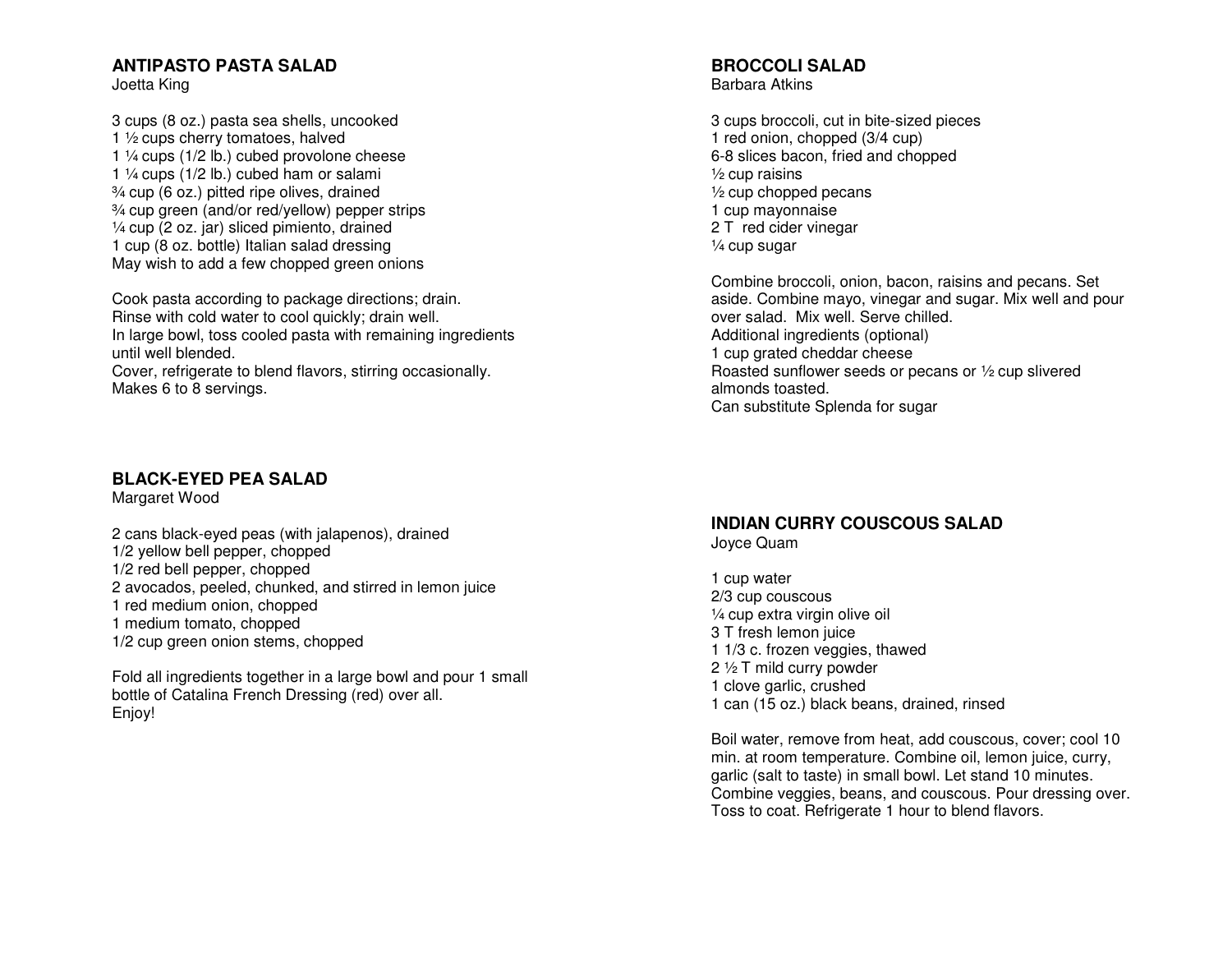# **CORN BREAD SALAD**

Edie Williams

1 pkg. (8-1/2 oz) corn bread/muffin mix 1 can (4oz) chopped green chilies, undrained 1/8 tsp. ground cumin 1/8 tsp. dried oregano pinch rubbed sage 1 cup (8 oz) sour cream 1 envelope Ranch salad dressing mix 2 cans (15 oz each) pinto beans, rinsed and drained 2 cans (15-1/4 oz each) whole kernel corn, drained 3 medium tomatoes, chopped 1 cup chopped green pepper 1 cup mayonnaise 1 cup chopped green onions 10 bacon strips, cooked and crumbled 2 cups (8 oz) shredded cheddar cheese

Prepare corn bread batter according to package directions. Stir in chilies, cumin, oregano and sage. Spread in a greased 8-in. square pan. Bake at 400 degrees for 20 to 25 minutes or until a toothpick inserted near the center comes out clean. Cool. In a small bowl, combine mayonnaise, sour cream and dressing mix; set aside. Crumble half the corn bread into a 13-in. x 9-in. x 2-in. dish. Layer with half of the beans, mayonnaise mixture, corn, tomatoes, green pepper, onions, bacon and cheese. Repeat layers (dish will be very full). Cover and refrigerate for 2 hours. Yield: 12 servings.

## **CHICKEN SALAD**

2 12.5 oz. cans chicken, drained 2 cups apples diced 2 T lemon juice 1 1/<sub>2</sub> cups chopped celery 1 ½ cup white raisins 1 cup mayonnaise 1 cup chopped nuts

Toss apples with lemon juice. Combine all ingredients. Chill.

# **FRUIT SURPRISE**

Carol Milner

1 can peach pie filling (can use apricot) 1 can pineapple chunks 1 can mandarin oranges 2 bananas 1 pint strawberries

Soak sliced bananas in pineapple juice for 30 minutes; drain. Add strawberries, pie filling. I also add sliced kiwi for color.

**Bananas for Roses:** Banana skins are a rich source of magnesium, sulphur, calcium, phosphates, silica and sodium—trace elements which plants need in order to grow healthier and which are often missing from soils. Laid just below the surface of the soil around rose bushes, they will ensure a magnificent display of blooms.

#### **LAYERED JELLO**

Peggy Harris

3 oz. packages Jello of the following flavors: Black Cherry, Strawberry, Raspberry, Cherry, Orange, Lemon, Lime

 16 oz. sour cream plus 1/3 cup—total 1 cup boiling water per 1 box of Jello.

Dissolve each color and divide into two bowls—2/3 cup each. To First Bowl: Add 1/3 cup sour cream and mix well. (Cloudy) To Second Bowl: Add 3 T cold water. (Clear)

 Use a large "truffle" bowl with straight sides; or 9 x 13" glass dish.

 **Hint:** Keep the dish in the refrigerator as you add and chill each layer of color. Carrying the Jello might cause a splash onto the sides of the bowl. Also, try to avoid causing bubbles while dissolving Jello—stir gently.

 Place one layer at a time into the dish. Start with a cloudy layer of one color; allow it to set; then add the clear layer of that color, and so on. Let each layer set up before adding a new layer.

 Decorate the top with gel icing. Use other color combinations for fun!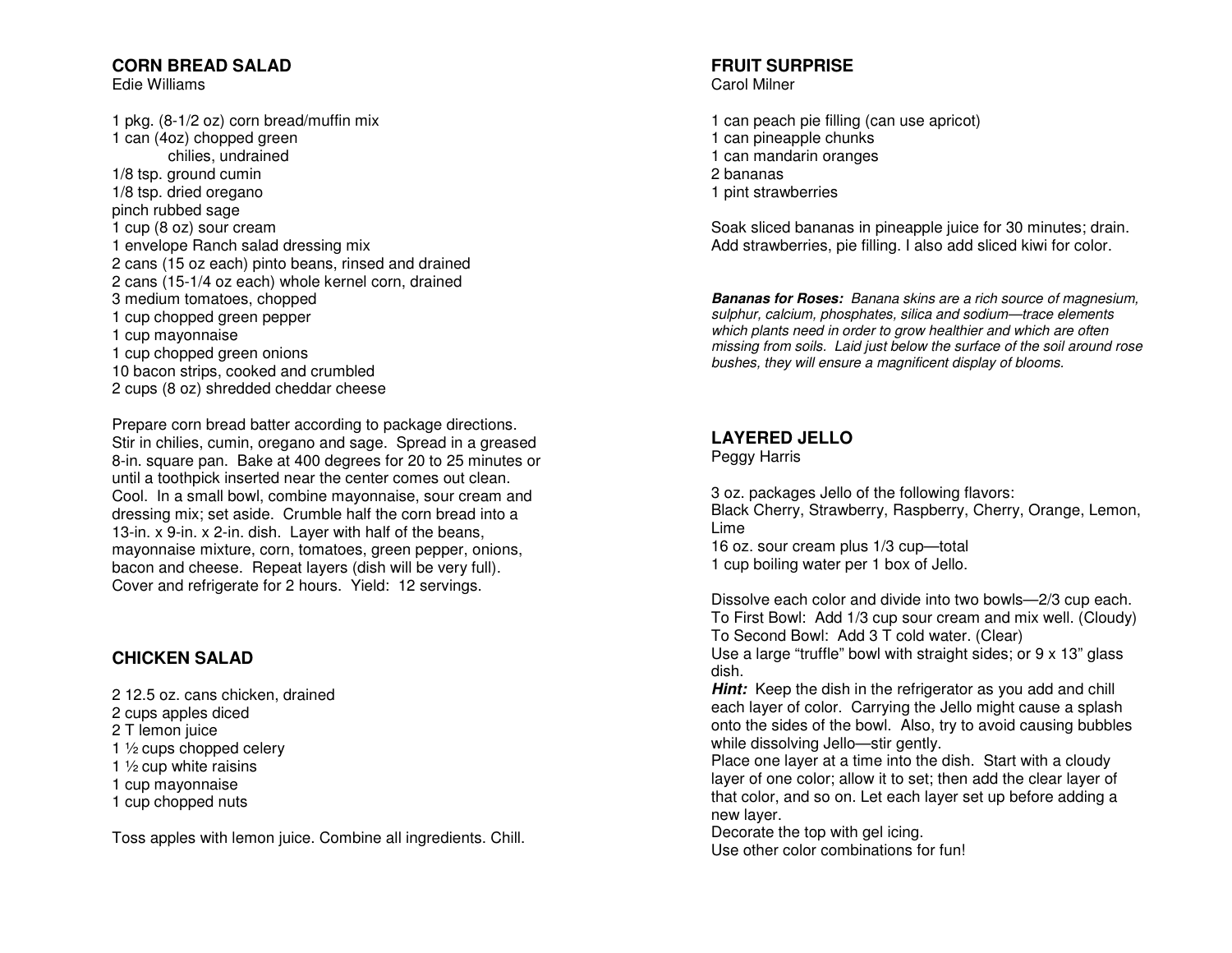#### **GRANDMA CLARA'S CHRISTMAS SALAD**

United Methodist Women 2004 Cookbook

Heat until melted: 1 pkg. orange Jello 2 cups water 14 big marshmallows 1 package (3 oz.) mashed cream cheese Refrigerate until soft set. Then add: ¼ cup mayonnaise ½ cup whipped cream or whipped Milnot 1 can crushed pineapple Chill.

#### **MEXICAN FIVE-BEAN SALAD**

Barbara Atkins From Taste of Kansas City—Serves 6 to 8

1 cup or can of the following—drained Pinto beans, black beans, garbanzos, green beans, wax beans 1 small jar pimientos, minced ½ cup roasted green chilies, chopped ½ cup minced celery 1 bell pepper, diced fine ¼ cup minced parsley ¼ cup minced cilantro **Dressing:**  6 T salad oil 3 T vinegar  $\frac{1}{2}$  tsp. salt ¼ tsp. dry oregano 2 garlic cloves, crushed 3 T mayonnaise 1 tomato, chopped Dash sugar

Pepper to taste

Rinse all beans. Mix all salad ingredients together. Blend all the dressing ingredients, except the tomato—Use a blender, food processor or shake and stir. Add the tomato last. Dress the salad. Chill. Let sit several hours for the flavors to blend.

# **SOUTH OF THE BORDER SALAD**

Joan Pierce

2 cans corn, drained 2 cans (15 oz. each) black beans, rinsed and drained 1 can (10 oz.) Rotel tomatoes ¾ cup thinly sliced green onions 1/3 cup olive or salad oil 1/3 cup lime juice ¼ cup fresh cilantro, chopped 1 tsp. salt 1 tsp. ground cumin

Combine and refrigerate. Makes 8 to 10 servings.

#### **FRESH MOZZARELLA-TOMATO-BASIL SALAD**

Judy McNeill \*From the Ultimate Southern Living Cookbook, Oxmoor House

1/2 lb fresh mozzarella cheese 2 large red tomatoes, sliced 1 large yellow tomato, sliced 1/2 teaspoon salt 3 tablespoons extra-virgin olive oil Freshly ground pepper (multi-colored adds color to the presentation) Chiffonade of fresh sweet basil from your herb garden (about  $1/2$  cup)

Remove cheese from brine, and cut into 12 slices; sprinkle tomato slices evenly with salt. Alternate tomato and cheese slices on a platter; drizzle with olive oil. Cover and chill 4 hours. Just before serving, sprinkle with freshly ground pepper and basil. Yield: 6 servings.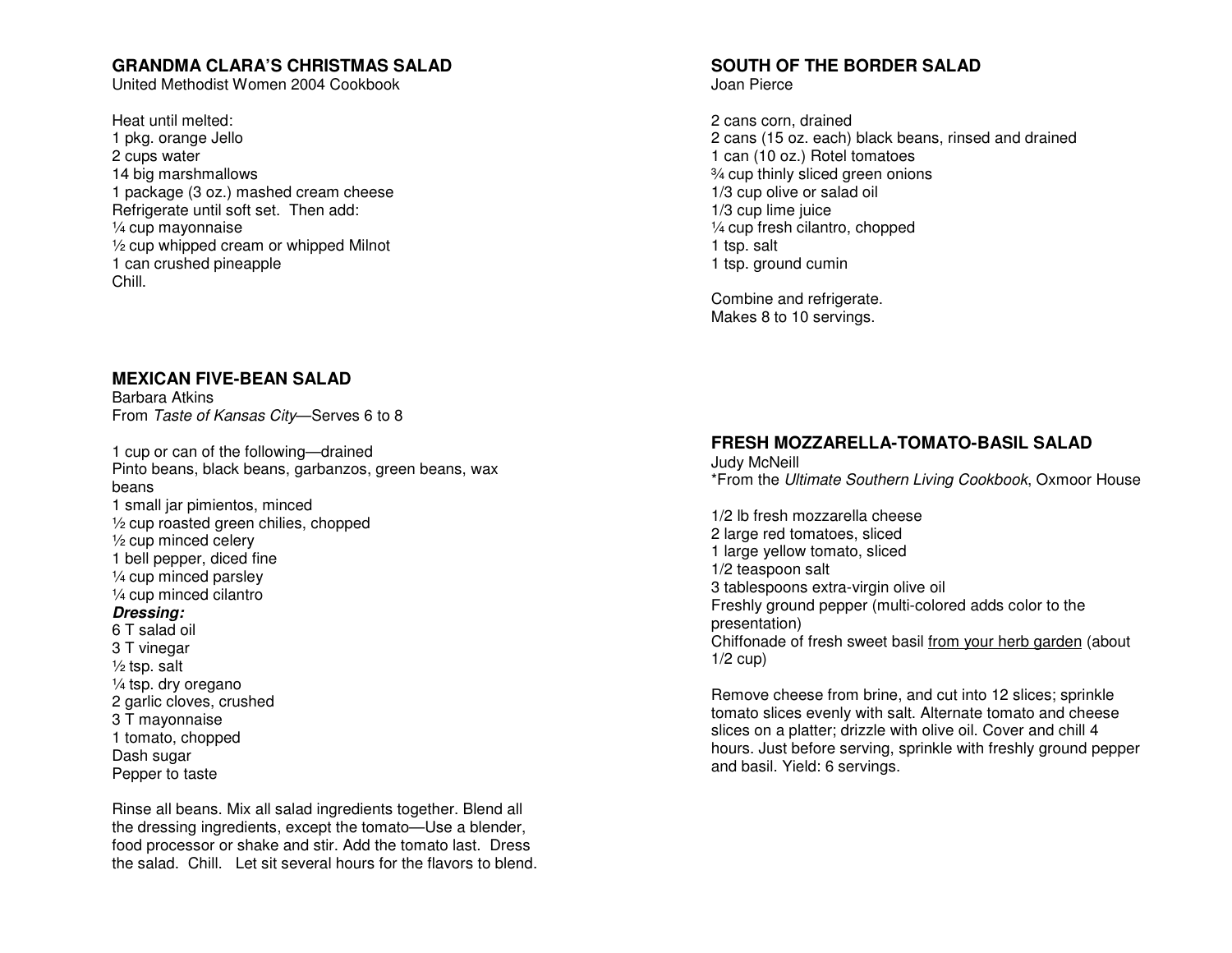#### **MICHELLE'S SALAD**

Doris Hill Apple Tree Inn, Taos, NM

#### 1 cup walnuts 3 T butter ¼ cup sugar 8 cups mixed greens and spinach 6 oz dried cranberries 6 to 8 oz. crumbled feta cheese ¼ tsp. coarse black pepper

#### **Dressing:**

 2 tsp. sugar 4 cloves garlic, pressed 1 tsp. dried oregano ¼ cup red onion, cut up ¼ tsp. salt ¼ tsp. black pepper ¼ cup red wine vinegar 1 cup fresh parsley, cut up ½ cup virgin olive oil

Saute' walnuts in butter. Mix sugar and pepper in bowl. Add nuts. Mix dressing in blender. Mix all ingredients in bowl and toss well with chilled dressing.

#### **SUMMER MACARONI SALAD**

Rene' Herndon

Elbow, shell or ring macaroni (7 or 8 oz. pkg.) cooked 1 cup cubed cheddar cheese 1 cup sliced gherkins ½ cup minced onion ½ cup mayonnaise 1 pkg. (10 or 12 oz) frozen peas, cooked and drained

Drain macaroni and rinse with cold water. Add remaining ingredients. Season with salt and pepper. Chill.

#### **MOZZARELLA & TOMATO SALAD**

Linda Whistler

3-4 large tomatoes, sliced 1 16-oz. mozzarella cheese, sliced Italian dressing Lettuce

Line large plate with lettuce; place sliced cheese and tomatoes in a circle on plate; add Italian dressing just before serving.

# **ORANGE-ALMOND SALAD**

Barb Munn

6 cups torn greens (spinach, lettuce, butter lettuce, etc.) 1 cup sliced fresh mushrooms 1 can Mandarin orange slices 1 cup thinly sliced celery 1/3 cup toasted, slivered almonds

#### **Dressing:**

 ¼ cup salad oil 2 T sugar (I use Sweet 'n Low) 2 T malt vinegar ¼ tsp. salt 1/8 tsp. almond extract

When you find your passion, don't test the waters . . .Dive right in!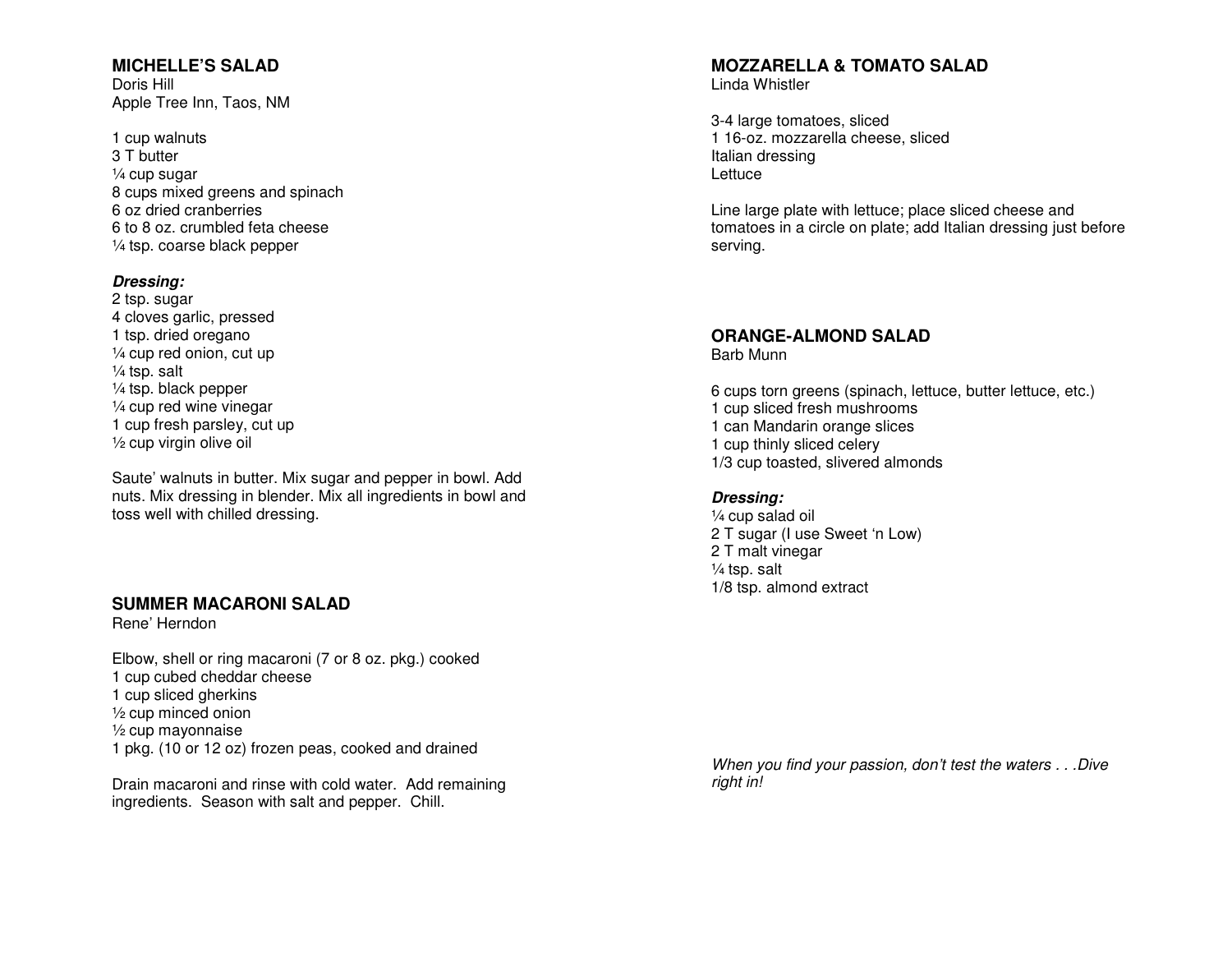#### **STRAWBERRY-SPINACH SALAD**

Southern Food Guide

½ tsp. toasted sesame seeds 6 cups fresh spinach leaves, torn 2 cups fresh strawberries, hulled, halved

#### **Dressing:**

 ¼ cup salad oil 2 T red wine vinegar 1  $\frac{1}{2}$  T sugar ½ tsp. dried dill weed 1/8 tsp. onion powder 1/8 tsp. garlic powder 1/8 tsp. dry mustard

Sprinkle sesame seeds over spinach in large salad bowl. Add berries. Combine remaining ingredients and shake in screwtop jar; chill. Pour dressing over mixture in bowl and toss to distribute well. Dressing may be prepared several hours before serving.

## **SALAD SANDWICH**

Barbara Williams

12 rings of green pepper 12 slices American cheese 24 slices of crustless bread

Favorite salad dressing on bread (I used Miracle Whip). Cut each sandwich into 4 squares—48 finger sandwiches. Use any of your favorite veggie combinations with or without cheese.

# **WILD RICE SALAD**

Joan Kowalski

2/3 cups wild rice 3 cups water Add rice to water and bring to a boil. Simmer covered for 30- 45 minutes. Drain. 4 chicken breasts baked, then cubed 1 cup celery OR ½ cup celery and ½ cup water chestnuts 1 ½ cups green or red seedless grapes, halved. Mix 1 cup mayonnaise 1 ½ tsp. seasoned salt

Mix everything together. Top with cashews.

## **ZESTY SALAD**

Lou Milner

8 cups mixed greens 1 medium onion, sliced in rings ¼ lb. crisp bacon bits ½ cup toasted chopped pecans ½ cup celery, diced 1 large can mandarin oranges, drained ¾ cup orange flavored cran-raisins 8 oz. diced cooked chicken breast 8 boiled eggs, quartered Mix all together, except eggs. Decorate with the quartered eggs.

#### **Dressing:**

Raspberry pecan, fat free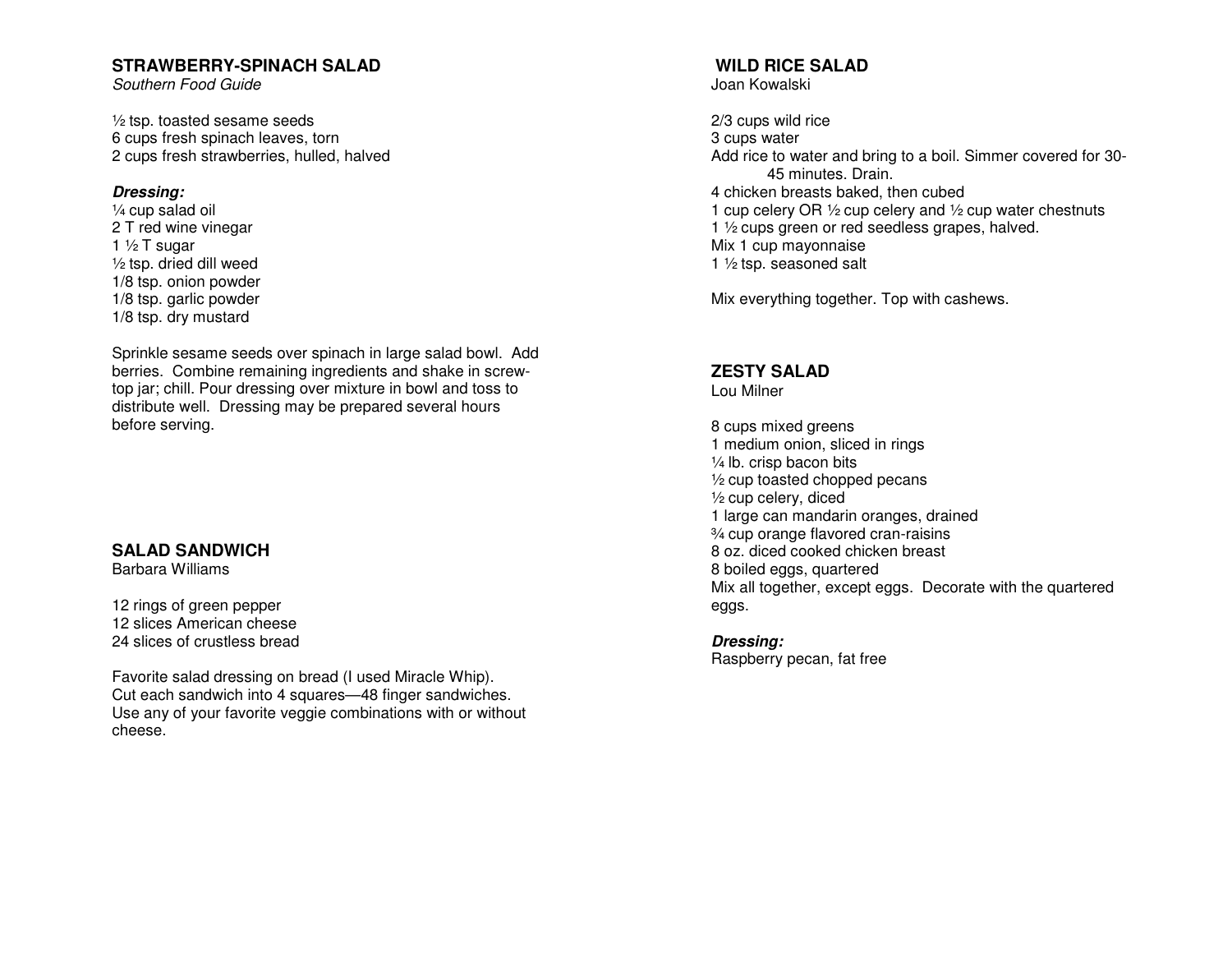# DESSERTS—BREADS, CAKES, COOKIES, PIES

#### **SAUSAGE BREAD**

Marlena Dupre

1 lb. pork sausage ½ cup chopped onion ¼ cup grated parmesan cheese ½ cup grated Swiss cheese 1 egg beaten ¼ tsp. Tabasco sauce 1 tsp. salt 2 T chopped parsley 2 cups biscuit mix 2/3 cup milk ¼ cup mayonnaise

Preheat oven to 350 degrees. Cook sausage and onions until brown. Drain and set aside to cool. (I don't drain it too much so the bread will be moist.) In a mixing bowl, combine cheeses, egg, Tabasco, salt, and parsley and stir well. Add biscuit mix, milk, and mayonnaise and stir until just blended. Add the sausage and onions and blend well. Pour into a greased 9 x 5 loaf pan and bake 50-60 minutes or until brown on the top. I always use Jimmy Dean sausage; for spicy bread, use the hot sausage. I use Pioneer biscuit mix. This bread freezes well. Serve warm. Great with eggs in the morning!

**Wintertime gardening hint:** Always leave a few logs, fallen leaves, pieces of tree limbs, small tree stumps, overturned pots, etc. and other places for bugs to hide in your garden. Butterfly larvae overwinter in leaf litter, and lightning bugs are trying to live in the suburbs again and their larvae like to hide in moist, dark places. Also in winter, ladybugs are hibernating under pots, vines and ground covers.

# **NEW ENGLAND BISCUITS WITH CRANBERRIES AND ROSEMARY**

Suzie Agnew

2 cups flour 2 ½ teaspoons baking powder 2 teaspoons sugar 1 teaspoon salt 5 tablespoons cold unsalted butter, cut into small pieces ½ cup dried cranberries 2 tablespoons minced fresh rosemary, finely chopped1 cup buttermilk 1 egg, lightly beaten

Preheat oven to 400 degrees. Spray a baking sheet with cooking spray or line with parchment paper. In a food processor, combine the flour, baking powder, sugar and salt. Pulse to combine. Add the butter and process until the mixture resembles coarse cornmeal. Place the mixture in a large bowl. Stir in the cranberries, rosemary and buttermilk. Mix well. The dough will be sticky. Transfer to a floured work surface. Dust your hands with flour and knead the dough 10 times or until smooth. Pat into a round about ½ inch thick. Using a 2-inch round biscuit cutter or drinking glass, cut out biscuits and place on the prepared pan. Gather the scraps and repeat until all the dough is used. Brush the biscuit tops with the beaten egg. Bake until golden brown, about 15 minutes. Transfer to a wire rack and let cool slightly.

Life is rarely a smooth, straight road, but the bumps, twists, and turns make the journey more interesting.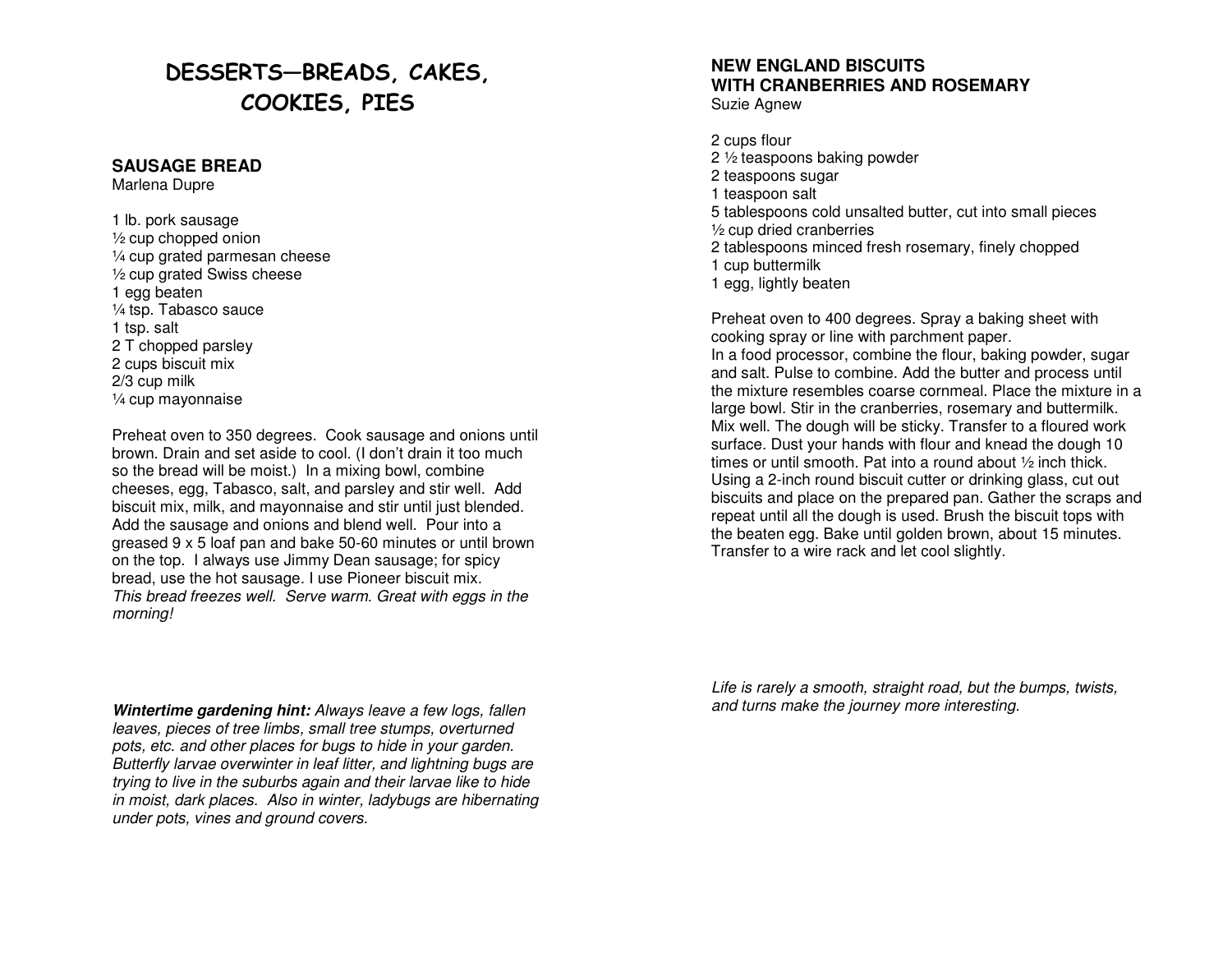## **THE BEST EASY BROWNIES**

Tammy Nicodemus

\*These really are rich…even to my taste, but they are also dense, moist, and addictive! My husband and his mom, both dyed-in-the-wool "from scratch" cooks, say they are better than homemade. I wouldn't know how they keep, since they never make it past the "serve warm" stage at our house. Enjoy!

Prepare 1 box Ghirardelli brownie mix according to directions EXCEPT: Cut oil to 2 Tablespoons & add 1 - 8 oz. container sour cream. Pour into a slightly larger casserole dish than suggested and watch closely for doneness.

 Frost with canned coconut pecan or fudge frosting. Serve warm.

## **ANGELS IN THE CLOUD**

Shari Stanfield

2 lb. white chocolate 2 cups Rice Krispies 1 cup creamy peanut butter 2 cups miniature marshmallows (or more) 2 cups salted (no husk) peanuts

Melt white chocolate in microwave; add peanut butter: stir. Then add all other ingredients and stir while adding. Drop individual serving amounts on wax paper and allow to cool. Easy and good!

#### **ORANGE ROSEMARY BARS**

Donna Christ Servings 24

Mix flour, sugar, salt, soda, and butter until crumbly. Mix in nuts, coconut, and rosemary. Press half of the mixture into a 9 x 13" buttered pan. Spread marmalade over this layer. Cover marmalade with rest of mixture and press down. Bake 30 minutes at 350. Cool and cut into bars.

2 cups flour 1 cup sugar  $\frac{1}{2}$  tsp. salt ¾ cup butter ½ tsp. baking soda 1 cup walnuts, chopped, optional 1 cup canned coconut flakes 2 T fresh rosemary, chopped 1 12-14 oz. jar orange marmalade

# **NEIMAN-MARCUS COOKIES**

**(Recipe may be halved)**2 cups butter 24 oz. package chocolate chips 4 cups flour 2 cups brown sugar 2 tsp. soda 1 tsp. salt 2 cups sugar 1 8-oz. Hershey Bar (grated) 5 cups blended oatmeal 4 eggs 2 tsp. baking powder 2 tsp. vanilla 3 cups chopped nuts (your choice)

Measure oatmeal, and blend in a blender to a fine powder. Cream the butter and both sugars. Add eggs and vanilla; mix together with flour, oatmeal, salt, baking powder, soda. Add chocolate chips, Hershey Bar, and nuts. Roll into balls, and place two inches apart on a greased cookie sheet. Bake for 10 min. at 375 degrees. Makes 112 cookies.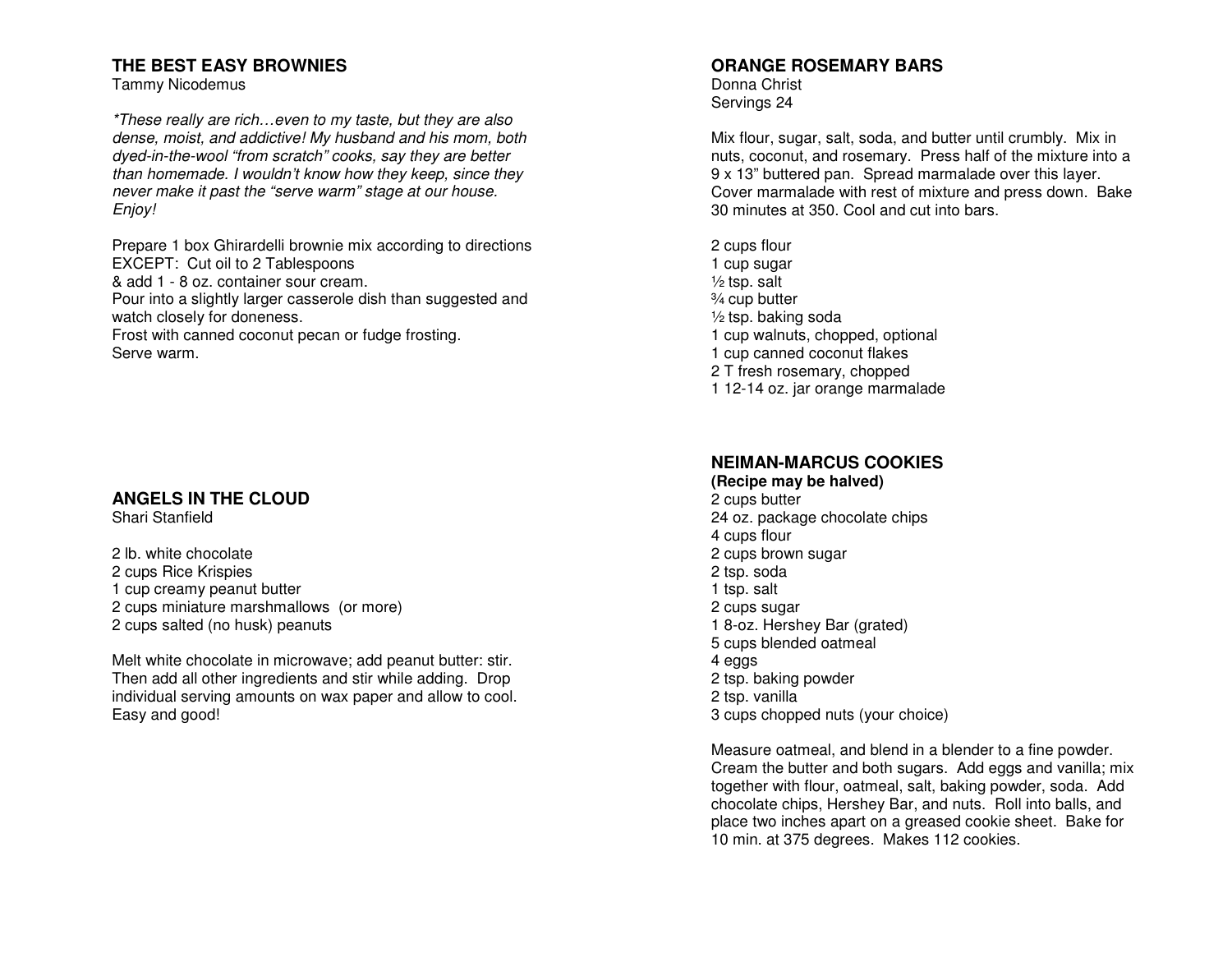# **OVERNIGHT COFFEE CAKE**

Marlena Dupre

1 (24-count) frozen dinner rolls ½ cup sugar 1 ½ tsp. cinnamon ½ cup chopped nuts ½ cup packed brown sugar 1 (4-oz.) package butterscotch pudding & pie filling (NOT INSTANT) ¾ cup (1 ½ sticks) margarine

Place the 24 frozen dinner rolls in layers in a lightly-greased bundt pan. Mix sugar and cinnamon in a small bowl and sprinkle over the rolls. Add layers of the nuts, brown sugar, and dry pudding mix. Slice margarine and arrange the slices on the top. Cover and let the rolls rise in a warm place overnight. Bake, uncovered, at 350 degrees for 35-40 minutes or until golden brown. Invert the pan onto a serving plate and remove pan carefully, allowing the syrup to cover the coffee cake.

 **NOTE:** Do not use more than 24 rolls, as they will overflow the pan. I use Rhodes Brand Frozen Dinner Rolls.

#### **ITALIAN CREAM CAKE**

Marilyn Bayer

1 cup butter 2 cups sugar 5 eggs 2 tsp. vanilla 1 cup buttermilk 2 cups flour 1 tsp. baking soda 2/4 cup coconut ¾ cup pecans Preheat over to 350 degrees. Grease 3 8-inch round pans. Cream butter and sugar; add egg yolks and vanilla. Combine flour and soda. Add alternately with buttermilk to sugar mixture. Fold in coconut and ½ cup pecans. Beat egg whites until stiff. Fold gently into batter. Divide among pans and bake 45 minutes. Ice cake and garnish with remaining pecans. **Icing:** 

 1/3 cup butter 16 oz. cream cheese 2 ½ cups powdered sugar

## **CRANBERRY LEMON COOKIES**

Suzie Agnew

1/2 C butter 1/2 C sugar 1/3 C brown sugar 1/2 tsp. lemon zest 1 egg 2 tsp. vanilla 1 C flour 1 tsp. baking powder 1/2 tsp. cinnamon 1-1/2 C chopped pecans (I use walnuts) 1-1/2 C chopped fresh cranberries

Cream butter, sugars, and lemon zest. Beat in egg and vanilla. Combine flour, baking powder and cinnamon. Gradually beat into butter mixture. Stir in nuts and cranberries. Drop by teaspoonfuls 2 inches apart on greased baking sheets. Bake at 350° for 10 to 12 minutes, or until golden. Let cool slightly before removing to cooling racks. Frost when cool.

**ICING:** Whisk together 1 C confectioner's (powdered) sugar, 2 Tbsp milk, and 1/4 tsp. lemon zest.

# **DEATH BY CHOCOLATE**

Susan Cullen

1 pkg. dark chocolate cake mix 1 cup Kahlua or 1 cup Bailey's Irish Cream (alcohol may be omitted) 8 Heath bars, cut into chips 1 16 oz. tub Cool Whip or whipped cream

2 pkg. large chocolate instant pudding

Bake cake as directed in 13 x 9" pan. Cool. Poke holes in cake and pour Kahlua/Irish cream over. Cover and let stand 4 hours or overnight. Make pudding according to directions. Cut up candy into small pieces.

Break up half of the cake into small chunks.

 In a large glass serving bowl, layer pieces of cake, a layer of pudding, a layer of half the Heath bar chips and a layer of Cool Whip. Repeat. Top layer should be Cool Whip. Chill at least 4 hours. Shave baking chocolate on top for decoration.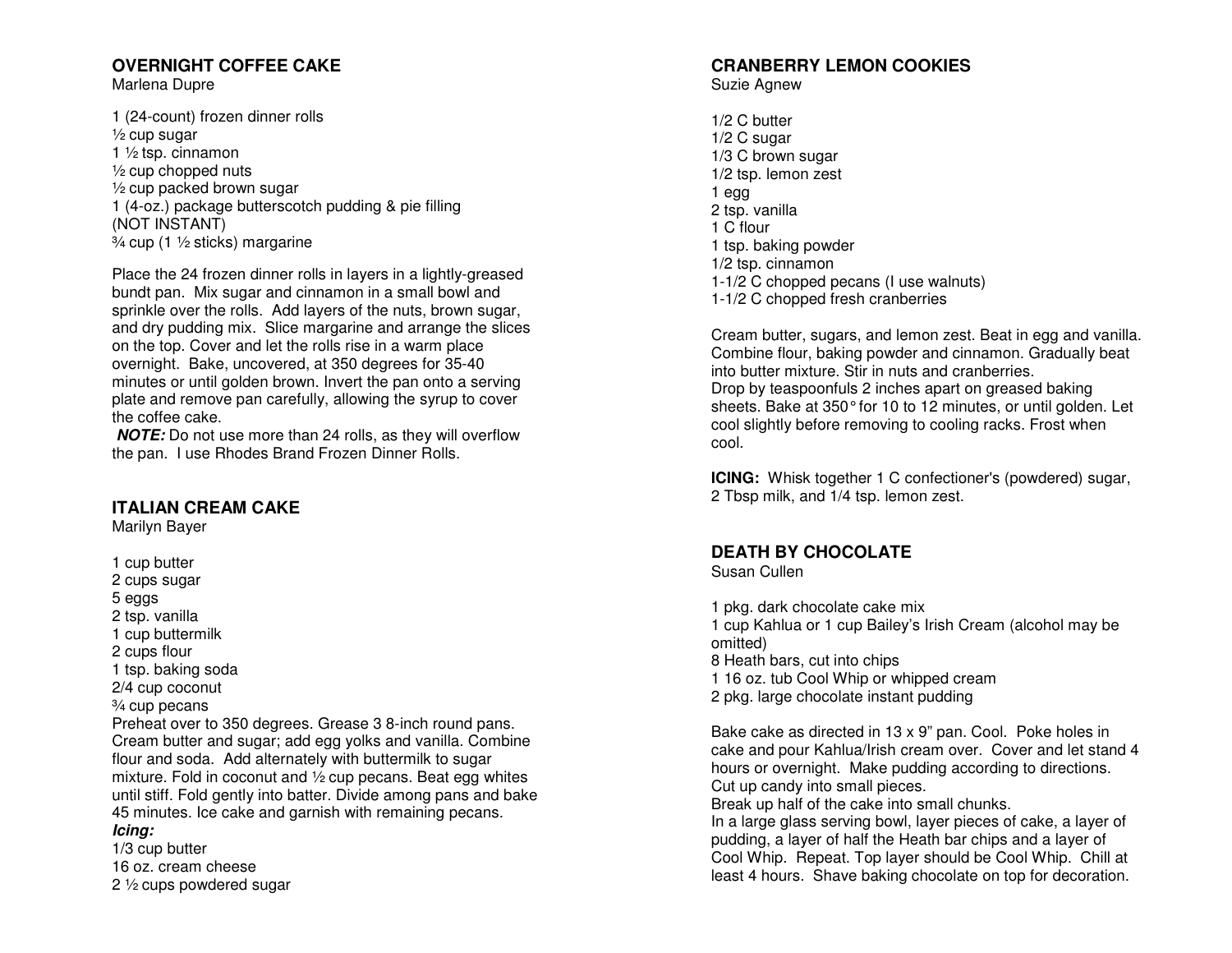## **OATMEAL CRANBERRY COOKIES WITH CHOCOLATE CHIPS**

Suzie Agnew

1/2 cup unsalted butter, at room temp 1 cup firmly packed brown sugar 1 egg ½ teaspoon vanilla ¼ teaspoon salt 1 cup flour ½ teaspoon baking powder ½ teaspoon baking soda ¼ cup quick-cooking rolled oats ½ cup dried cranberries ½ cup chocolate chips

Preheat oven to 350 degrees. In a large bowl, beat the butter and sugar together until light and fluffy. Add the egg and vanilla and beat to combine. In a medium bowl, combine the salt, flour, baking powder, baking soda and oats. Stir well to blend. Add the dry ingredients to the wet ingredients and stir to blend. Stir in the cranberries and chocolate chips. Drop by rounded tablespoonfuls onto an ungreased baking sheet. Bake 12-15 minutes or until golden. Let cool for one minute before transferring to wire rack.

## **VERY STRAWBERRY BUNDT CAKE**

Sherry Schultz

Cooking time 35-40 min. Serves 18 Go to Williams Sonoma—Purchase the cake mix! Prepare! Enjoy!

# **HARRIET HILLIARD'S CHEESECAKE**

Tammy Nicodimus

Via my grandmother, Margaret McKinney

 \*I still think this is the best cheesecake ever, one without need of fruity toppings. According to my Mimi, "This is a very rich dessert—small servings are fine." But I always find a fork over the pan to be the best, if guiltiest, portion advisor.

#### **Combine:**

 20 graham crackers crushed (approx. 1-1/4 cup) ¼ cup sugar ¼ cup melted butter Press into buttered pan—either casserole or spring-form. Chill. **Cream:**  2 – 8 oz. packages cream cheese 2/3 cup sugar **Add:**  3 eggs, one at a time, beating well after each addition. **Add:**  ½ teaspoon almond extract. Pour into chilled crust. Bake at 300 degrees for 45 minutes. **Meanwhile, Beat:**  ½ pint (8 oz.) sour cream 3 T sugar 1 tsp. vanilla extract. Pour over cake and return to oven for 10 minutes more. Cool and then chill, before cutting.

#### **Gardening hint:**

 Some seeds will germinate more readily after a period of what some old gardeners called stratification—the practice of exposing the seed to frost. This is particularly effective with hard coated seeds of many hardy plants, trees and shrubs. Seeds can be artificially stratified by placing them in the refrigerator or deep freeze. Remove and replace the seeds once or twice a week to reproduce natural frost conditions.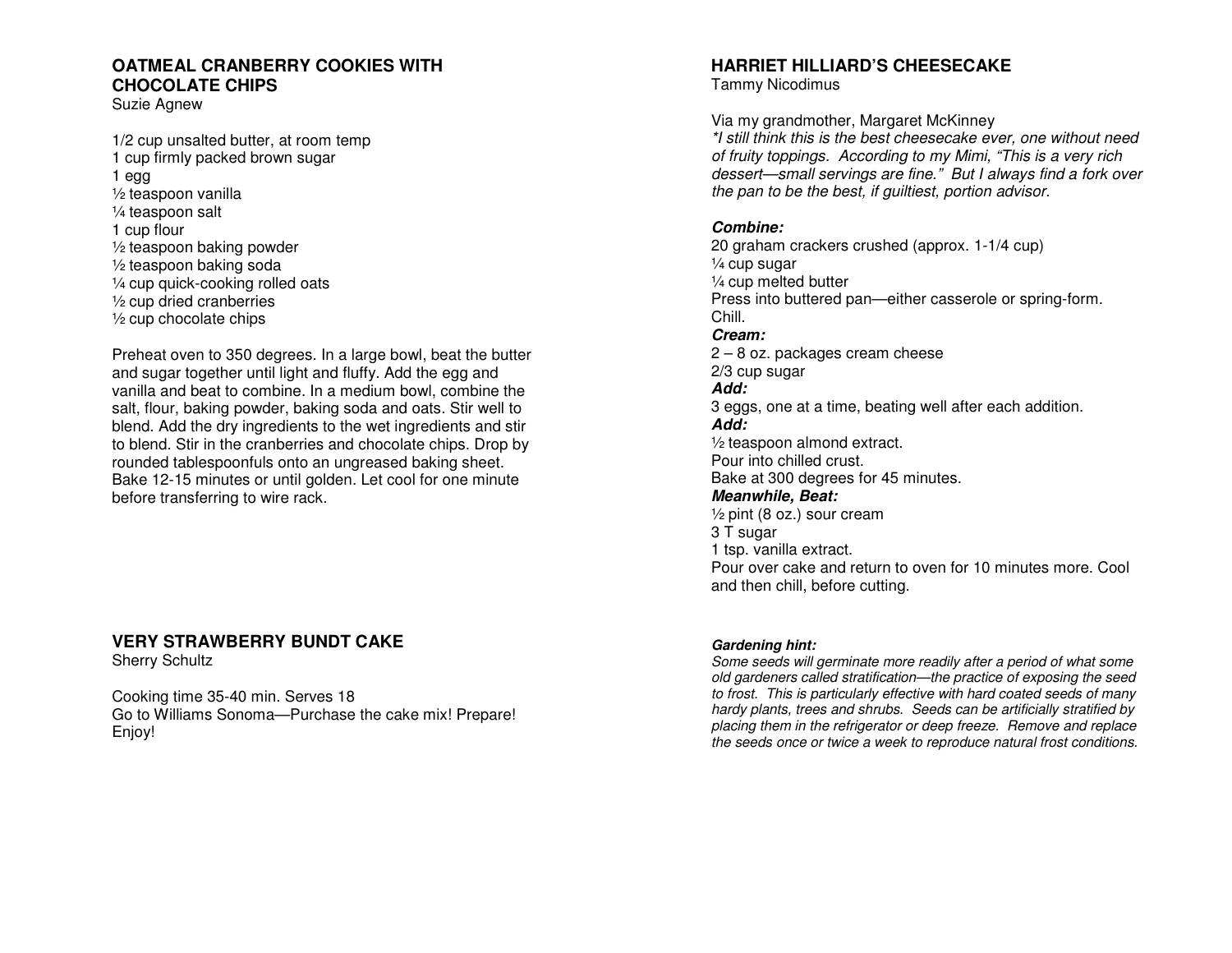# **BLACK RUSSIAN BUNDT CAKE**

Barb Munn

1 pkg. yellow cake mix (without pudding) ½ cup sugar 1 large (6-oz.) package instant chocolate pudding mix 1 cup vegetable oil 4 eggs ¾ cup water ¼ cup vodka ¼ cup Kahula

Grease and flour bundt pan. In large bowl, combine all ingredients, including liqueurs; mix at low speed about 1 minute. Beat at medium speed for 4 minutes. Bake at 350 degrees for 45-55 minutes.

Prepare glaze of 1/2 cup powdered sugar and 1/4 cup Kahula. Blend until smooth.

 When cake is done, cool in pan for 10 minutes; invert onto plate and poke holes in cake with toothpick. Slowly pour glaze over cake. Cool completely. Sprinkle with powdered sugar (optional).

# **POLYNESIAN SUNSHINE PIE**

Lynn Kugler

1 can, 15 oz. Dole mandarin oranges, drained 1 Honeymaid Graham Cracker Crust (6 oz) 1 banana, sliced 6 oz. (3/4 of 8 oz.) Philadelphia cream cheese 1 tsp. vanilla extract 1 tub Cool Whip thawed (8 oz) 2/3 cup flake coconut, toasted, divided 1 can 15 oz. tropical fruit salad, drained 1/3 cup apricot jam, melted

Drain oranges, reserve 2 T syrup. Place half of the oranges in bottom of crust. Top with half of the banana slices. Set aside. Beat cream cheese, reserved syrup and vanilla until well blended. Gently stir in whipped topping. Stir in 1/3 cup coconut. Spread mixture over fruit in crust. Refrigerate at least 1 hour.

 Arrange tropical fruit salad, banana slices and remaining mandarin oranges over filling. Drizzle jam over fruit. Sprinkle remaining coconut over pie.

#### **CARROT CAKE** Suzie Agnew

2 cups all-purpose flour 2 teaspoons baking powder 1 teaspoon baking soda 1/2 teaspoon salt 2 teaspoons cinnamon 3/4 teaspoon ground ginger 1/2 teaspoon ground allspice (Allspice substitute is equal amounts each of: ground cloves, cinnamon, nutmeg & pepper) 1 cup vegetable oil 4 eggs 1 cup granulated sugar 3/4 cup dark brown sugar 1/2 cup orange juice 1 teaspoon vanilla 2 cups shredded or grated carrots 1 cup chopped pecans

Pre-heat oven to 350°. Grease and flour two 9-inch cake pans. Sift flour, baking powder, soda, salt and spices together. Beat oil, eggs, sugar and brown sugar at medium speed for 2 minutes or until well blended. Stir in orange juice and vanilla. Beat in flour mixture on lowest speed, just until blended. Stir in carrots and nuts until combines. Bake 35 to 40 minutes or until wooden pick comes out clean. Cool completely before filling and frosting with 1 recipe Cream Cheese Frosting, if desired.

#### **CREAM CHEESE FROSTING**

 1 pound powdered sugar (4 cups) 8 oz. Cream cheese; softened 1 stick butter or margarine; softened 2 teaspoons vanilla 1 cup chopped pecans (optional) Combine all ingredients and mix well with electric mixer. **Notes:** I normally use only ½ cup granulated sugar and ½ cup brown sugar. It is still plenty sweet. Makes 12 cupcakes; adjust baking time accordingly. Equally good without frosting! Freezes well and makes a great quick snack.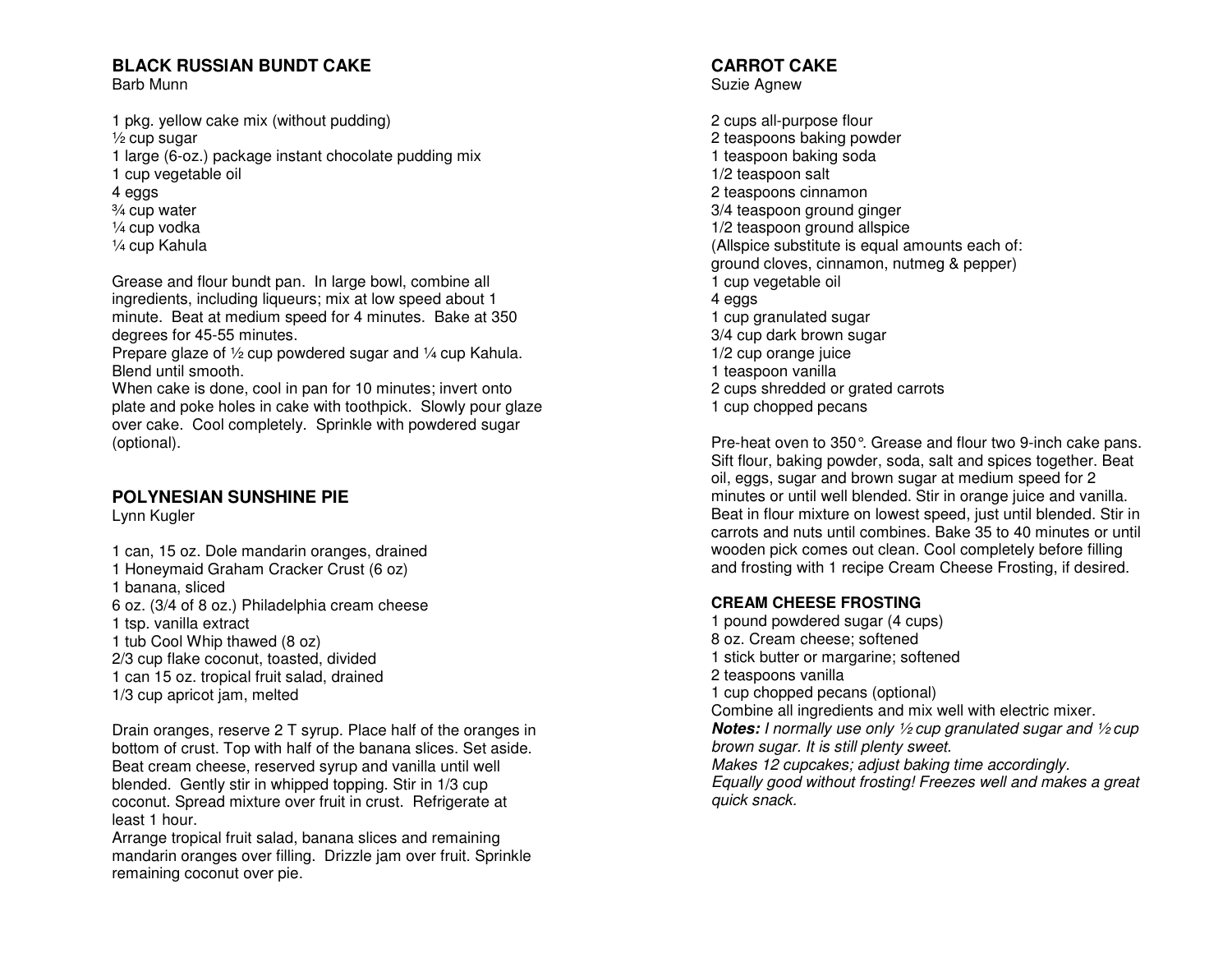## **ELLIOT'S CHOCOLATE UPSIDE-DOWN PUDDING CAKE**

Suzie Agnew

1 cup flour 1 tablespoons baking powder ¼ cup cocoa powder ¼ teaspoon salt  $\frac{1}{2}$  cup sugar ½ cup margarine  $\frac{1}{2}$  cup milk 1 teaspoon vanilla extract **Sauce:**  ¾ cup sugar ¼ cup cocoa 2 cups boiling water

Preheat oven to 350 degrees. In a large bowl, stir together the flour, baking powder, cocoa and salt. Add the sweetener, margarine, milk and vanilla and mix together until 'just mixed.' Spread in a lightly oiled casserole dish. Set aside. In a medium bowl, mix together the sugar and cocoa. Sprinkle evenly on top of the cake mixture. Carefully pour the boiling water over top. **NOTE: DO NOT MIX THIS TOGETHER!** It will do its own thing in the oven. Bake for 40 minutes. To serve, scoop out portions – the cake will be on top and the pudding will be on the bottom.

### **RASPBERRY SALAD DESSERT**

Debbie Satorius

#### **First layer:**

 2 cups crushed pretzels 1 cup butter, melted ½ cup sugar Combine and spread on 9 x 13" dish. Bake at 350 for 10 min. & cool. **Second layer:**  2 8-oz. cream cheese 1 cup sugar 1 cup Cool Whip Beat well, until fluffy and place on top of cooled pretzel base. **Third layer:**  1 large pkg. raspberry jello 2 small pkgs. frozen raspberries (2 ½ to 3 cups)

 Make jello with 1 cup hot water and one cup cold water. Mix well and add frozen raspberries, juice and all. Let set slightly, then pour on top of the second layer; chill to let it finish thickening.

# **LEMON VERBENA PEACH COBBLER**

Suzie Agnew

4 to 6 cups sliced peaches 1 cup flour 1 cup sugar 3/4 cup sugar 1/2 cup butter 1 cup milk (I now use soy or rice milk) 1/4 cup sugar 1/4 teaspoon salt 2 tablespoons lemon verbena 2 teaspoons baking powder Zest of one lemon Cinnamon to taste Mix peaches with 1 cup sugar in bowl; set aside. Melt butter in 9x13 inch glass baking dish. Mince 1/4 cup sugar, lemon verbena and lemon zest in food processor. Combine flour, remaining 3/4 cup sugar, milk, salt and baking powder in large bowl; mix well. Stir in lemon verbena mixture. Pour over melted butter in prepared baking dish. Spoon peaches over batter. Sprinkle with cinnamon. Bake at 350 degrees for 1 hour or until bubbly and lightly browned. Yields 10-12 servings.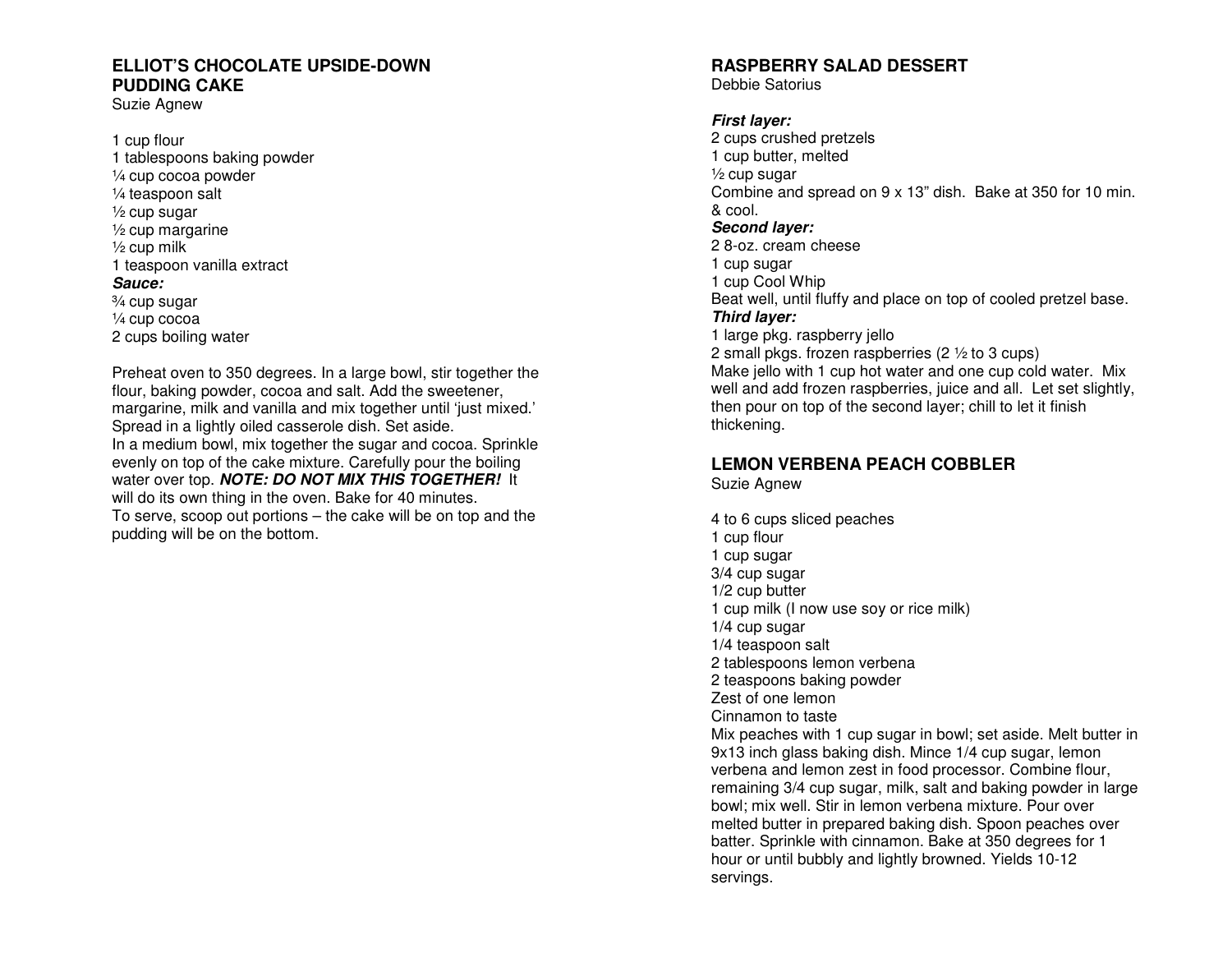# EASY CASSEROLES, MEATS & SIDE **DISHES**

#### **GRILLED SALMON**

Ellen Bell

Fresh Salmon fillets or steaks Equal parts Tequila and good quality olive oil (depends on amount of fish) 2-3 T/lb of fish

Juice of 1 lime (depending on amount of fish)

Freshly cracked pepper

Fresh dill to taste, chopped

 Marinate salmon in Tequila, olive oil, lime juice, herbs and spices just 15 minutes --you don't want to cook the fish in the marinade.

 Grill salmon--Baste fish during and after grilling to desired flakiness -- is that a word? With the alcohol, I don't boil the marinade. But if you are worried, drink the tequila straight before eating the salmon.

## **GRILLED FLANK STEAK**

Ellen Bell

Equal parts dark Rum and lower sodium Soy Sauce -- mix, pour over steak. Turn repeatedly for an hour at room temperature.

 Grill rare, brush with marinade, slice thinly on the diagonal. Follow the same precautions about the marinade as above, substituting the dark Rum!

This is great cold as an appetizer!!!!!

# **BAYOU BEND BRUNCH CASSEROLE**

Beth Ann Woodward From ABC Winner of Emeril's Pie Contest

½ large loaf day-old French bread, torn into small pieces 3 T melted butter 1 lb. Monterey Jack cheese, shredded ¼ lb. Genoa salami, julienned (Beth uses more, usually 1/3 lb.) 10 eggs 1 ½ cut whole milk 1/3 cup white wine 3 large green onions, minced 2 tsp. Dijon mustard 1/8 tsp. coarse ground black pepper (or ¼ tsp. to taste) 1/8 tsp. red pepper flakes (or  $\frac{1}{4}$  tsp. to taste) 1 cup sour cream ½ cup Parmesan cheese grated (Beth uses fresh)

- (1) In a well-greased 9 x 13 casserole dish, spread bread pieces over bottom and drizzle with butter. Sprinkle with Monterey jack cheese and salami pieces
- (2) Beat together eggs, milk, wine, green onions, mustard and black and red pepper until mixture is frothy. Pour mixture over bread mix. Cover casserole with foil and refrigerate overnight.
- (3) Remove from refrigerator 30 min. before baking. Bake covered @ 325 for 1 hour.
- (4) Uncover. Spread with sour cream and sprinkle with parmesan cheese. Bake uncovered an additional 10 minutes until lightly browned.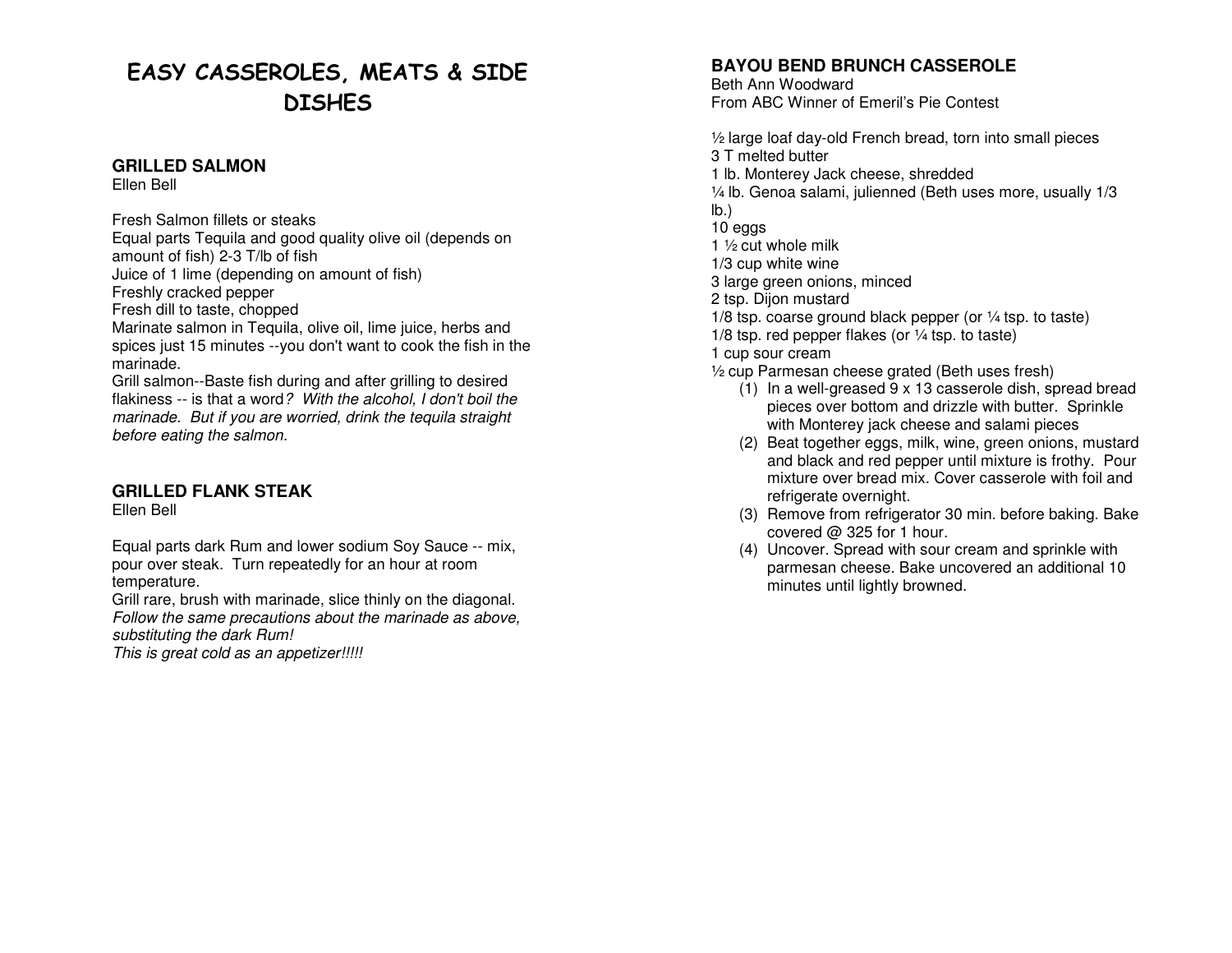#### **SPAGHETTI SQUASH WITH CINNAMON AND CRANBERRIES**

Suzie Agnew

½ spaghetti squash, seeded and strings removed 1 cup water 1 teaspoon kosher salt 3 tablespoons firmly packed brown sugar ½ teaspoon cinnamon 2 tablespoons unsalted butter, cut into small pieces ½ cup fresh or frozen cranberries

1 tablespoon maple syrup

Preheat oven to 400 degrees. Place the squash, flesh side down, in a baking dish. Add one inch of water and bake 40 minutes or until soft and easily pierced with fork. Remove from oven and let cool to the touch. Scrape out the interior with a fork into a casserole dish. Stir in the salt, brown sugar, cinnamon, butter and cranberries. Cover and return to oven for 25 minutes. Remove from oven and drizzle with maple syrup; stir well. Serve warm. Serves 4

## **HASH BROWN BAKE**

Doris Beagles

2 packages 12-oz frozen hash brown (thawed) 2 cups sour cream 1 stick melted butter 1 teaspoon salt 1/4 teaspoon pepper 1 can cream of chicken soup 1 T. minced onion 2 cups shredded cheddar cheese 1  $\frac{1}{2}$  cups corn flakes crushed with  $\frac{1}{2}$  cup butter

Place potatoes in colander and thaw completely. Combine soup, sour cream, butter, salt, pepper, onion and cheese. Mix well. Blend in potatoes. Put in a greased 9 x13 baking dish. Sprinkle buttered cornflakes on top. Bake uncovered at 350 degrees for 50 minutes until brown and bubbly.

#### **ANCHO KETCHUP**

Suzie Agnew Makes 5 cups

12 ancho chili peppers, stemmed and seeded ½ white onion, diced 5 cloves garlic, minced 6 cups water 5 teaspoons packed brown sugar 2 tablespoons ground cumin 2 cups tomato paste Kosher salt to taste freshly ground pepper to taste

Place the peppers, onion and garlic in a large saucepan and cover with the water. Bring to a boil over high heat, reduce heat and simmer for about 15 minutes or until the peppers have absorbed some liquid and have become soft. Remove the peppers, onion and garlic with a slotted spoon and transfer to a food processor. Add the brown sugar, cumin, tomato paste and 1 cup of the liquid the peppers were cooked in. Puree, adding more pepper liquid until you reach the desired thickness. Adjust seasonings with salt, pepper and more brown sugar, if desired. Spoon ketchup into glass container and store in the fridge until ready to use.

What's an ancho chili pepper, you ask? Suzie says, "Anchos are dried poblano peppers; they are one of the sweetest dried peppers. In fact, they are said to give a "sweet plum-raisinlike flavor" to dishes. They score around 1,000- 2,000 Scoville units - The Scoville units are measures of the capsaicin level or the oil that makes chili hot. For comparision, the bell pepper scores zero Scoville units, whereas a jalapeno has 2,500-5,000 Scoville units and a habanero has 300,000 Scoville units! Anchos give a sweet bite to sauces and can be used much like sun-dried tomatoes. It is advised to wash hands after handling and preparing chilis to prevent eye and skin irritation. Better yet, wear protective rubber gloves. Anchos can be bought at most local grocery stores, either in the produce department or in the Mexican food section."